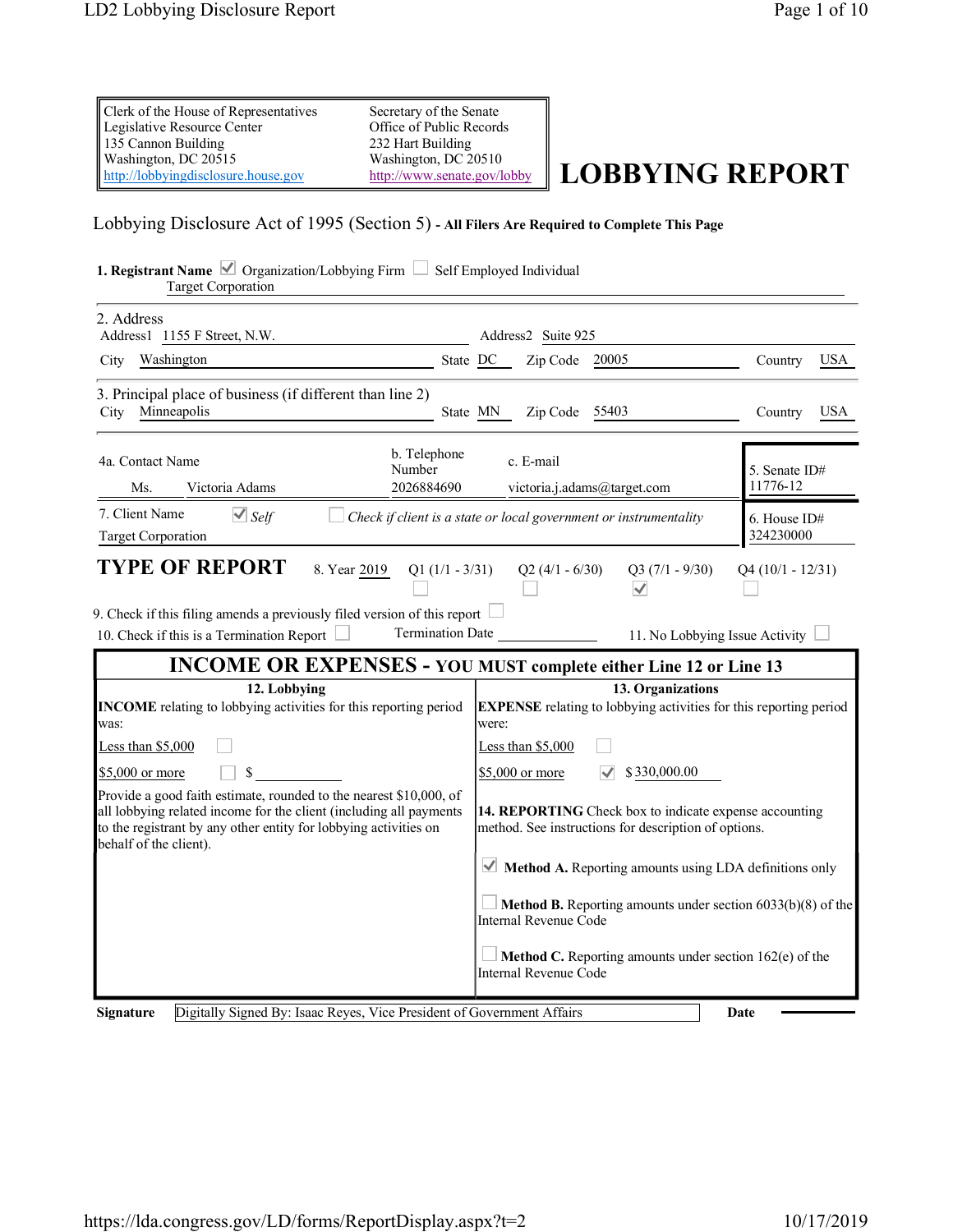15. General issue area code TAX

16. Specific lobbying issues

| Implementation of Pub. L<br>L. No. 115-97. Tax Cuts and .<br>Jobs Act. |  |
|------------------------------------------------------------------------|--|
| Tax extenders                                                          |  |

17. House(s) of Congress and Federal agencies Check if None

18. Name of each individual who acted as a lobbyist in this issue area

| First Name | Last Name | Suffix | Covered Official Position (if applicable) | New |
|------------|-----------|--------|-------------------------------------------|-----|
| Isaac      | IIReves   |        |                                           |     |
| Janis      | ILazda    |        |                                           |     |

19. Interest of each foreign entity in the specific issues listed on line 16 above  $\blacksquare$  Check if None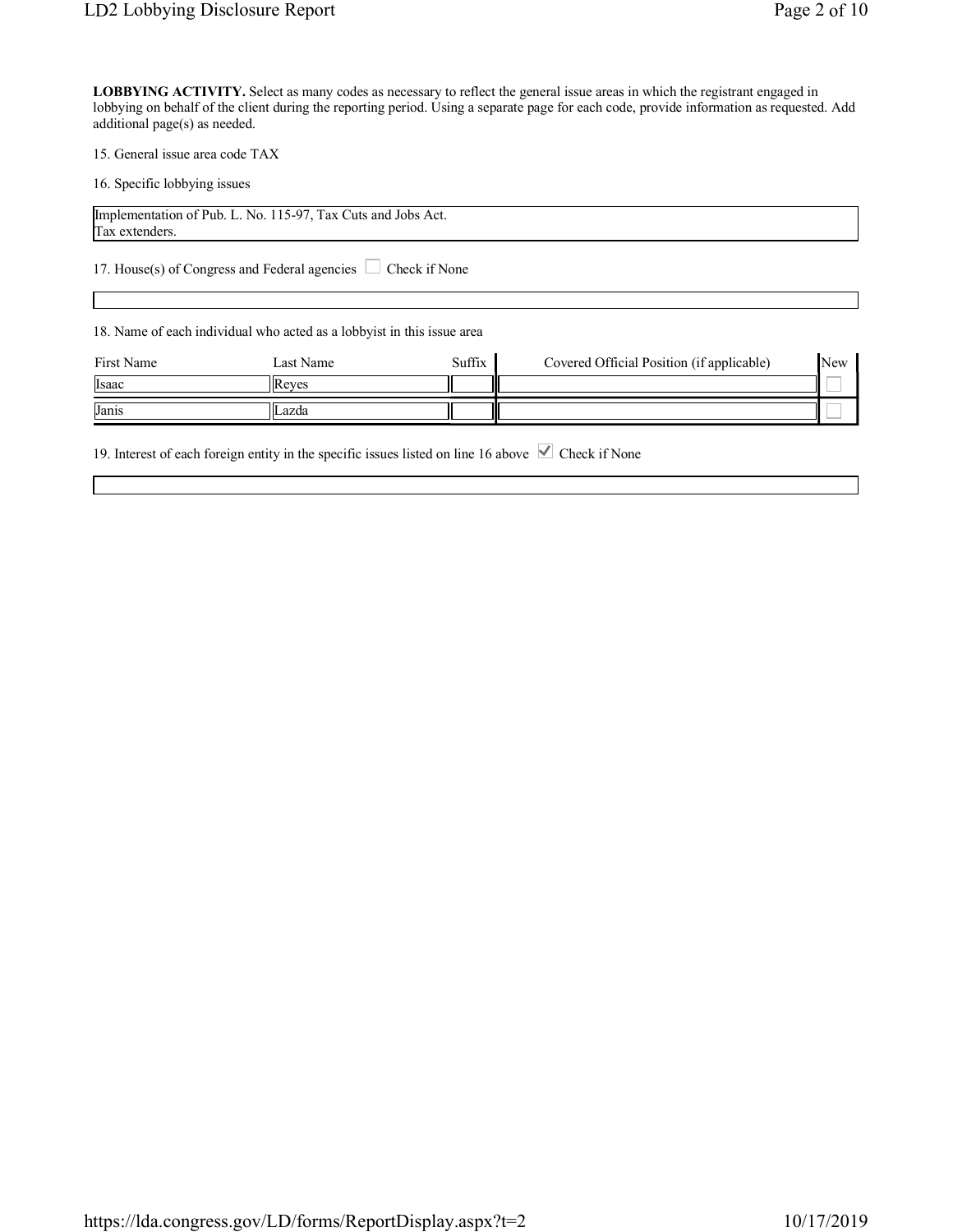15. General issue area code LBR

16. Specific lobbying issues

Policy proposals related to labor.

17. House(s) of Congress and Federal agencies Check if None

#### U.S. SENATE, U.S. HOUSE OF REPRESENTATIVES

18. Name of each individual who acted as a lobbyist in this issue area

| First Name | Last Name     | Suffix | Covered Official Position (if applicable) | New |
|------------|---------------|--------|-------------------------------------------|-----|
| Isaac      | <b>IReves</b> |        |                                           |     |
| Maggie     | Henderson     |        |                                           |     |

19. Interest of each foreign entity in the specific issues listed on line 16 above  $\blacksquare$  Check if None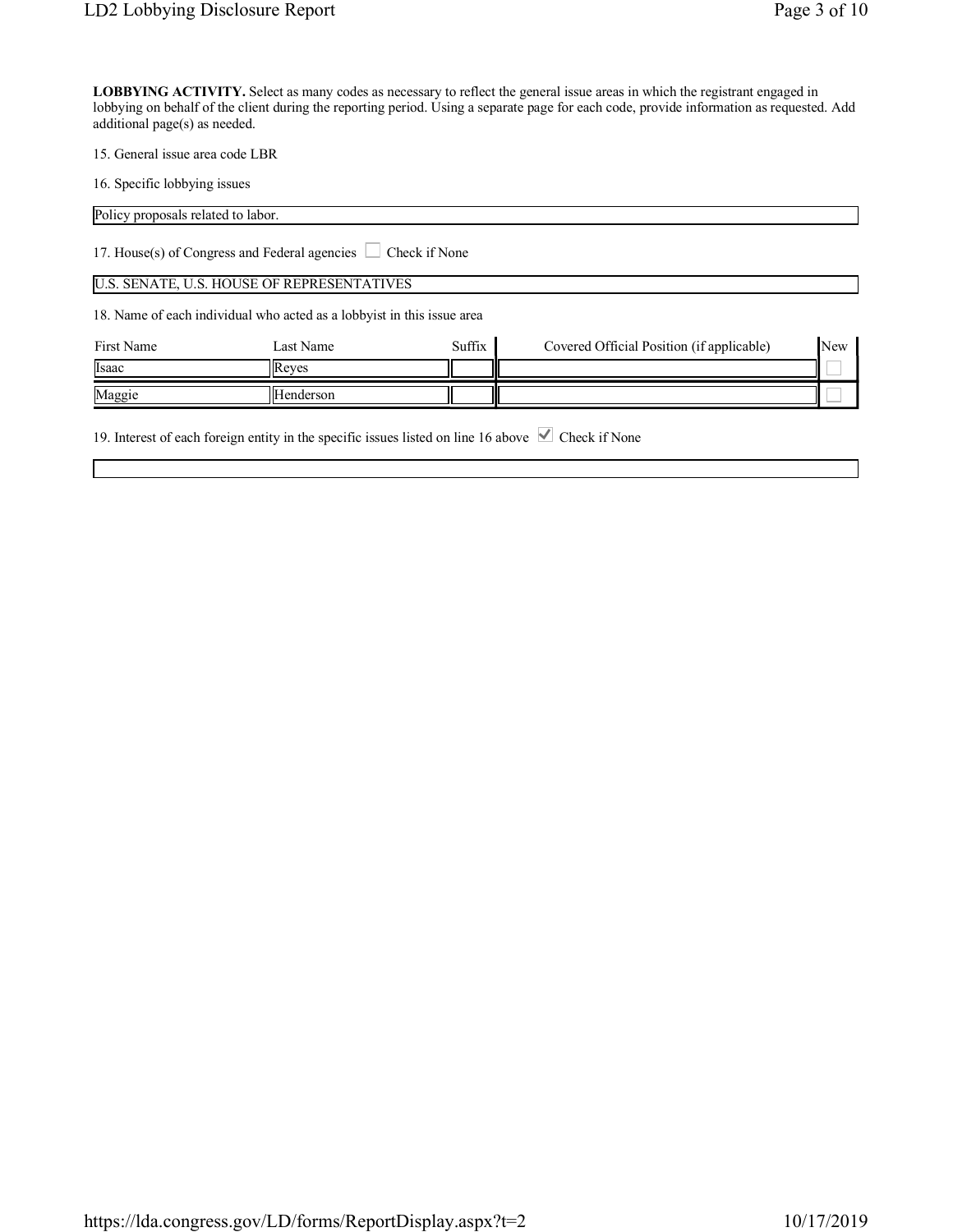15. General issue area code FIN

16. Specific lobbying issues

|            | Legislative and regulatory proposals regarding payments and gift cards.                                         |               |                                                                                                    |     |
|------------|-----------------------------------------------------------------------------------------------------------------|---------------|----------------------------------------------------------------------------------------------------|-----|
|            | 17. House(s) of Congress and Federal agencies $\Box$                                                            | Check if None |                                                                                                    |     |
|            |                                                                                                                 |               | U.S. SENATE, U.S. HOUSE OF REPRESENTATIVES, Federal Trade Commission (FTC), Federal Reserve System |     |
|            | 18. Name of each individual who acted as a lobbyist in this issue area                                          |               |                                                                                                    |     |
| First Name | Last Name                                                                                                       | Suffix        | Covered Official Position (if applicable)                                                          | New |
| Amy        | <b>Oberhelman</b>                                                                                               |               |                                                                                                    |     |
|            | 19. Interest of each foreign entity in the specific issues listed on line 16 above $\blacksquare$ Check if None |               |                                                                                                    |     |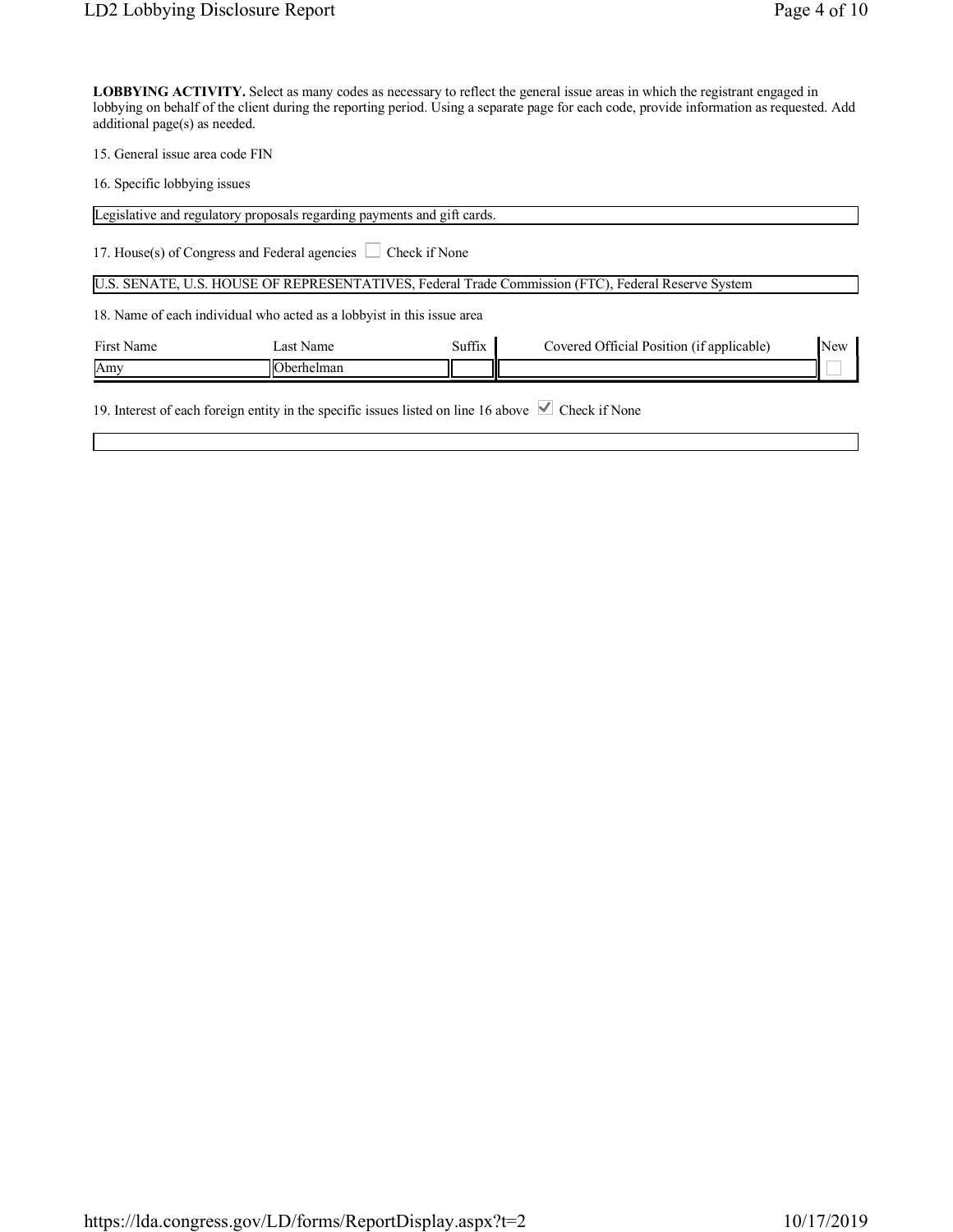15. General issue area code TRA

16. Specific lobbying issues

| Policy proposals related to transportation. |                                                                        |               |                                           |     |
|---------------------------------------------|------------------------------------------------------------------------|---------------|-------------------------------------------|-----|
|                                             | 17. House(s) of Congress and Federal agencies $\Box$                   | Check if None |                                           |     |
|                                             | U.S. SENATE, U.S. HOUSE OF REPRESENTATIVES                             |               |                                           |     |
|                                             | 18. Name of each individual who acted as a lobbyist in this issue area |               |                                           |     |
| First Name                                  | Last Name                                                              | Suffix        | Covered Official Position (if applicable) | New |
| Amy                                         | Oberhelman                                                             |               |                                           |     |
|                                             |                                                                        |               |                                           |     |

19. Interest of each foreign entity in the specific issues listed on line 16 above  $\blacktriangledown$  Check if None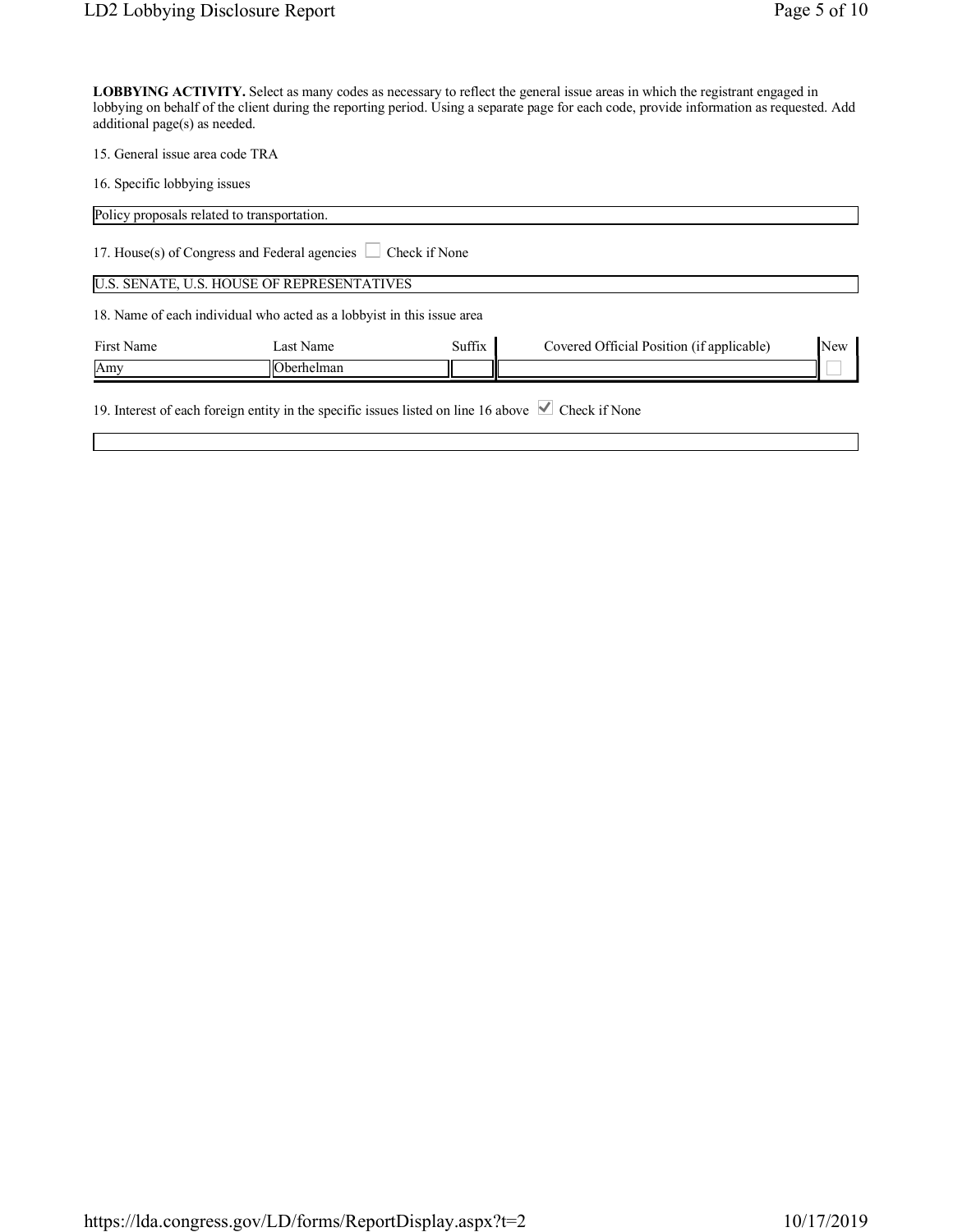15. General issue area code CSP

16. Specific lobbying issues

Policy proposals related to privacy.

17. House(s) of Congress and Federal agencies  $\Box$  Check if None

# U.S. HOUSE OF REPRESENTATIVES, U.S. SENATE

18. Name of each individual who acted as a lobbyist in this issue area

| First Name | Last Name     | Suffix | Covered Official Position (if applicable) | New |
|------------|---------------|--------|-------------------------------------------|-----|
| <b>Amy</b> | llOberhelman  |        |                                           |     |
| Isaac      | <b>IReves</b> |        |                                           |     |

19. Interest of each foreign entity in the specific issues listed on line 16 above  $\blacksquare$  Check if None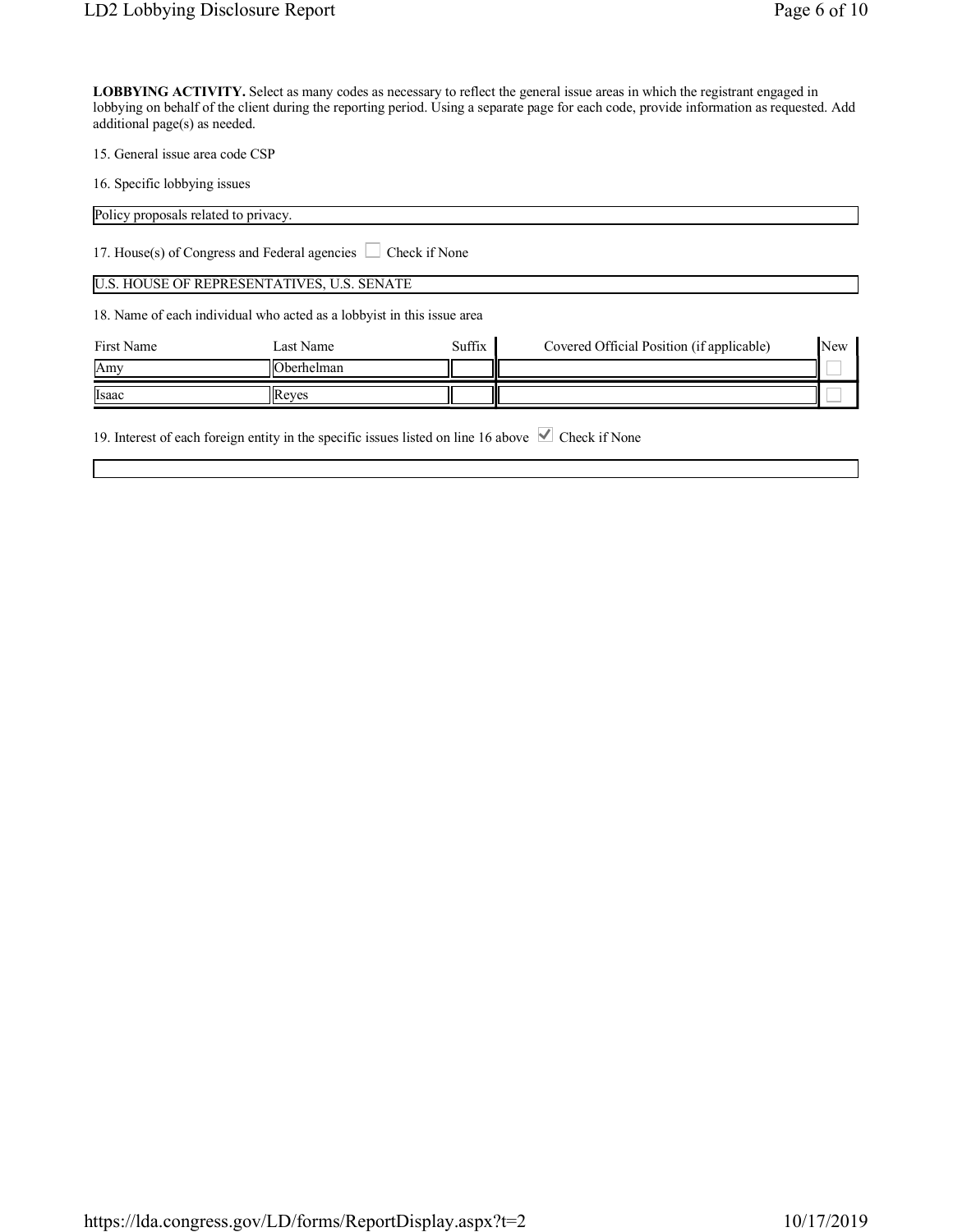15. General issue area code HCR

16. Specific lobbying issues

|            | Legislative proposals related to health care.                           |               |                                           |            |
|------------|-------------------------------------------------------------------------|---------------|-------------------------------------------|------------|
|            | 17. House(s) of Congress and Federal agencies $\Box$                    | Check if None |                                           |            |
|            | U.S. SENATE, U.S. HOUSE OF REPRESENTATIVES                              |               |                                           |            |
|            | 18. Name of each individual who acted as a lobby ist in this issue area |               |                                           |            |
| First Name | Last Name                                                               | Suffix        | Covered Official Position (if applicable) | <b>New</b> |
| Maggie     | Henderson                                                               |               |                                           |            |
|            |                                                                         |               |                                           |            |

19. Interest of each foreign entity in the specific issues listed on line 16 above  $\blacktriangledown$  Check if None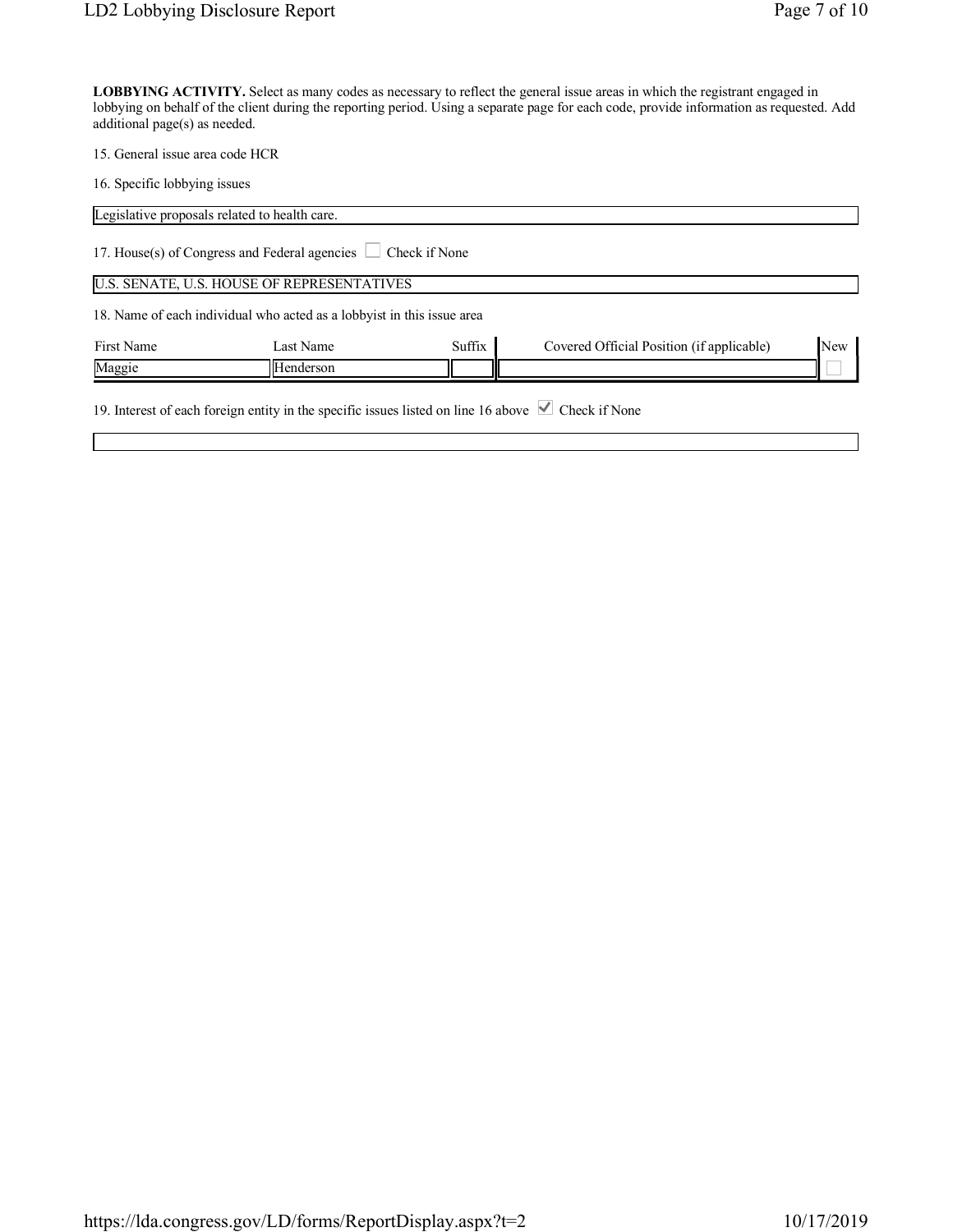15. General issue area code TRD

16. Specific lobbying issues

Trade policies and proposals affecting retailers.

17. House(s) of Congress and Federal agencies  $\Box$  Check if None

U.S. SENATE, U.S. HOUSE OF REPRESENTATIVES, U.S. Trade Representative (USTR)

18. Name of each individual who acted as a lobbyist in this issue area

| First Name | Last Name    | Suffix | Covered Official Position (if applicable) | <b>New</b> |
|------------|--------------|--------|-------------------------------------------|------------|
| Janis      | Lazda        |        |                                           |            |
| Amy        | Oberhelman   |        |                                           |            |
| Isaac      | <b>Reves</b> |        |                                           |            |
| Maggie     | Henderson    |        |                                           |            |

19. Interest of each foreign entity in the specific issues listed on line 16 above  $\blacktriangledown$  Check if None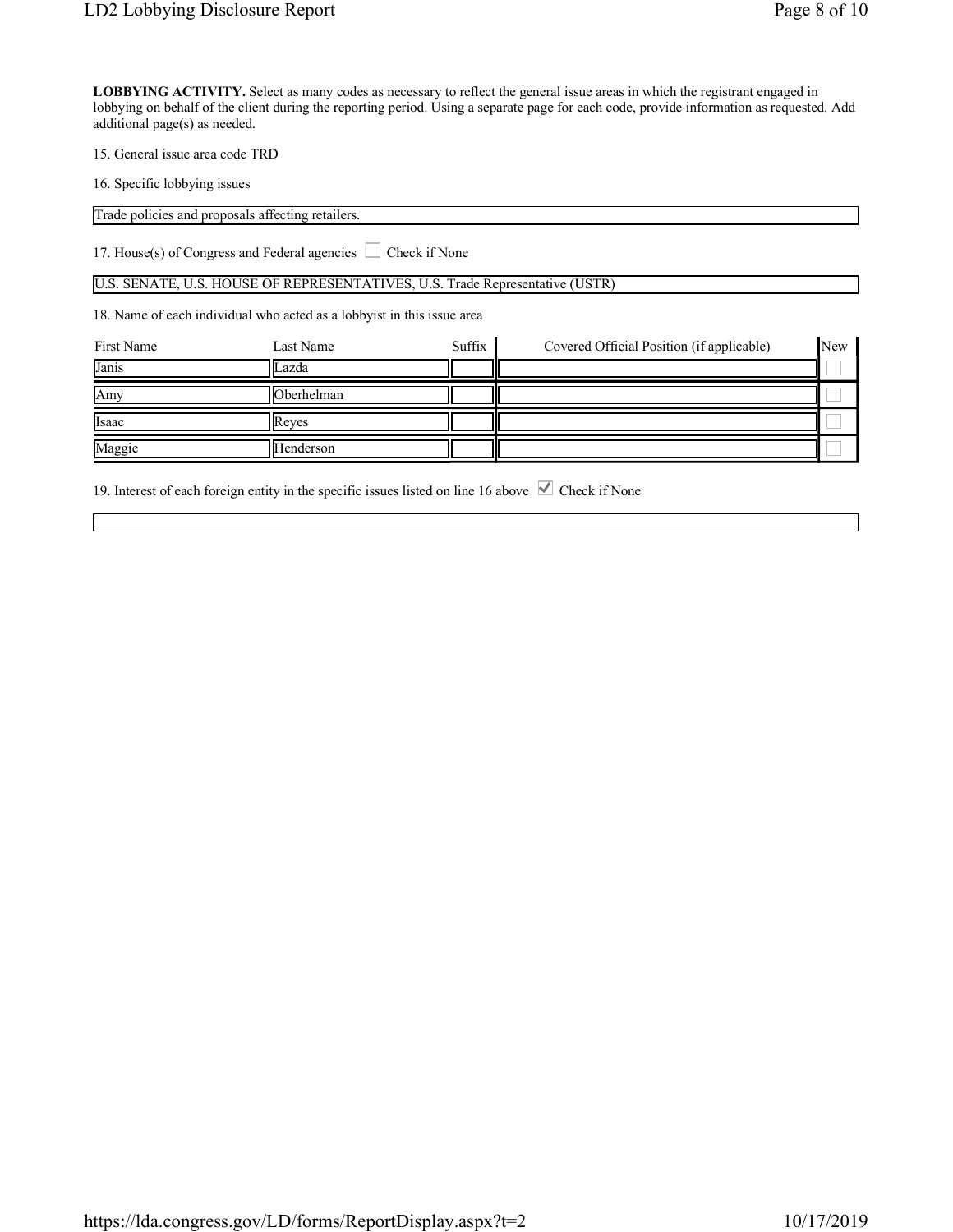15. General issue area code CPT

16. Specific lobbying issues

| Trademark policies and oversight.     |                                                                                     |        |                                                                                                       |         |
|---------------------------------------|-------------------------------------------------------------------------------------|--------|-------------------------------------------------------------------------------------------------------|---------|
|                                       | 17. House(s) of Congress and Federal agencies $\Box$ Check if None                  |        |                                                                                                       |         |
|                                       |                                                                                     |        | U.S. SENATE, U.S. HOUSE OF REPRESENTATIVES, Patent & Trademark Office (PTO), Commerce - Dept of (DOC) |         |
|                                       | 18. Name of each individual who acted as a lobbyist in this issue area              |        |                                                                                                       |         |
| <b>First Name</b>                     | Last Name                                                                           | Suffix | Covered Official Position (if applicable)                                                             | New     |
| $\sqrt{\frac{\text{Any}}{\text{arg}}$ | Oberhelman                                                                          |        |                                                                                                       |         |
| 20. Client new address                | Information Update Page - Complete ONLY where registration information has changed. |        |                                                                                                       |         |
|                                       |                                                                                     |        |                                                                                                       |         |
| Address                               |                                                                                     |        |                                                                                                       |         |
| $City_$                               | <u> 2008 - Andrea Andrew Maria (h. 18</u>                                           |        | State <u>Zip Code</u>                                                                                 | Country |
|                                       | 21. Client new principal place of business (if different than line 20)              |        |                                                                                                       |         |
|                                       |                                                                                     |        | State <u>Zip Code</u>                                                                                 | Country |
|                                       | 22. New General description of client's business or activities                      |        |                                                                                                       |         |
| L ABBULAT LIBB LIBB                   |                                                                                     |        |                                                                                                       |         |

# **LOBBYIST UPDATE**

23. Name of each previously reported individual who is no longer expected to act as a lobbyist for the client

| Iт | II<br>$^{\circ}$ | $\sim$<br>$\sim$ | ш | Л<br>$\mathbf{a}$ $\mathbf{c}$ | $\sim$<br>$\sim$ |
|----|------------------|------------------|---|--------------------------------|------------------|
|    |                  |                  |   |                                |                  |

### **ISSUE UPDATE**

24. General lobbying issue that no longer pertains

### **AFFILIATED ORGANIZATIONS**

25. Add the following affiliated organization(s)

Internet Address:

|      | Address                       |                    |         |                                                            |
|------|-------------------------------|--------------------|---------|------------------------------------------------------------|
| Name | <b>Street Address</b><br>City | State/Province Zip | Country | Principal Place of Business<br>(city and state or country) |